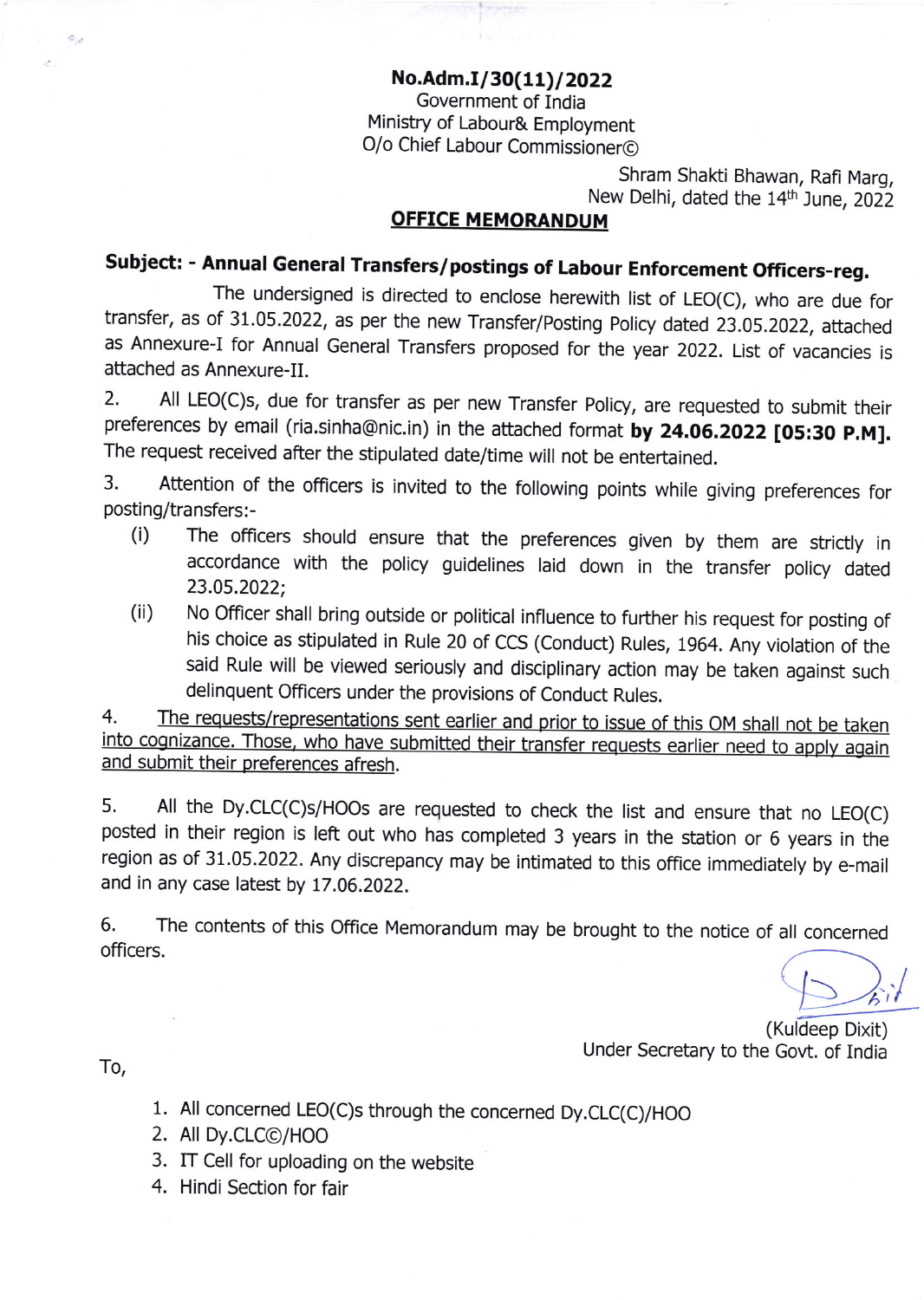### Format for submission of preferences of place of posting

一把钢丝 静脉的 推动

#### 1 PERSONAL INFORMATION

 $\varphi_{\mathcal{A}}$ 

é,

| Name               |  |
|--------------------|--|
| Date of Birth      |  |
| Date of Retirement |  |
| Home State         |  |

### 2. Posting Profile/History:

| <b>Station</b> | <b>Region</b> | <b>FROM</b> | то |
|----------------|---------------|-------------|----|
|                |               |             |    |
|                |               |             |    |
|                |               |             |    |
|                |               |             |    |
|                |               |             |    |

3. Preferences for posting (Maximum three choices):

| S.No | <b>Station</b> | Reason (s) | <b>Supporting</b><br>documents<br>wherever<br>applicable | <b>Remarks</b> |
|------|----------------|------------|----------------------------------------------------------|----------------|
| ı.   |                |            |                                                          |                |
| 2.   |                |            |                                                          |                |
| 3.   |                |            |                                                          |                |

4. I certify that the foregoing information is correct and complete to the best of my knowledge and belief.

(Signature of the Officer)

Name:--

Date:

,/ 41